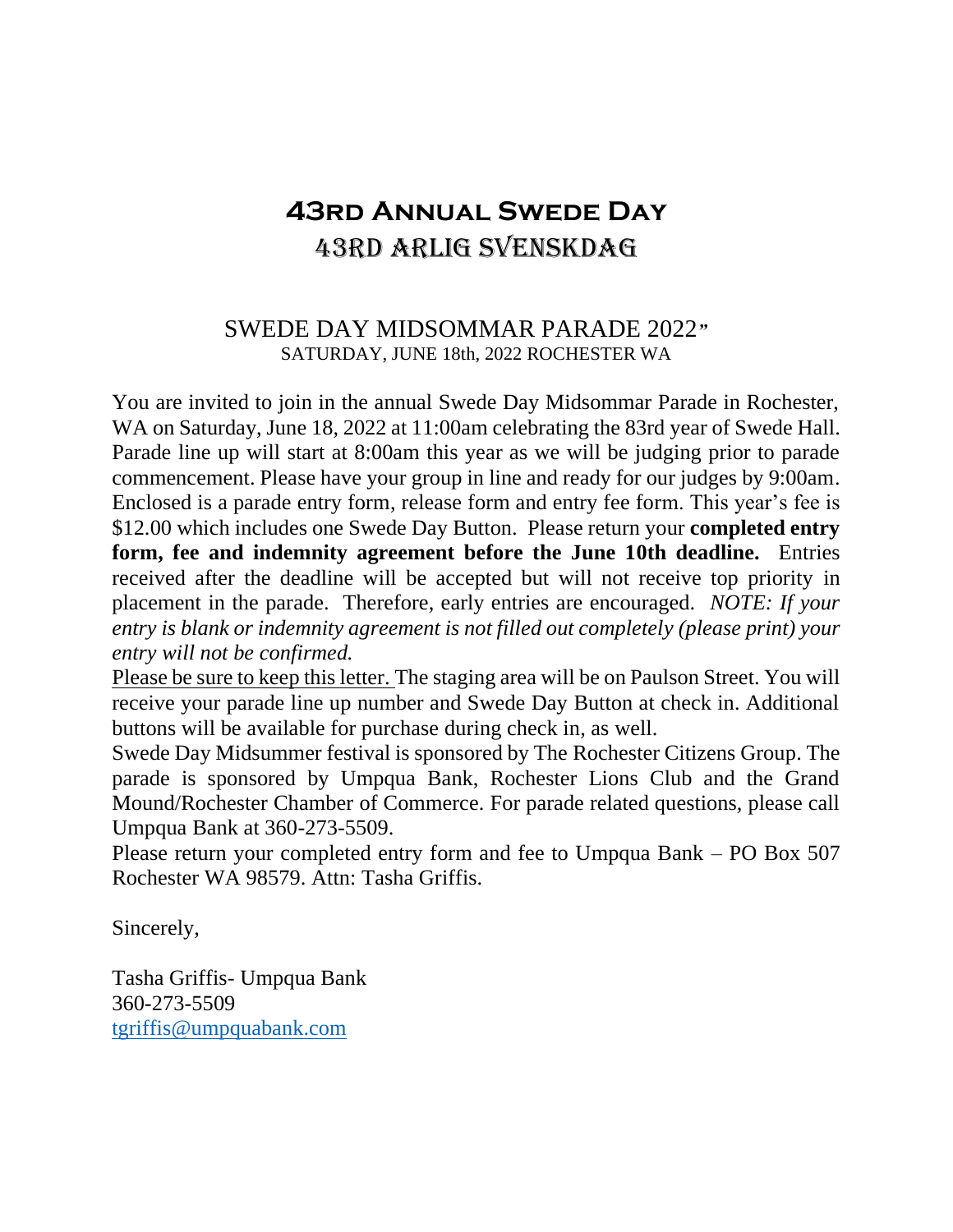## **PARADE ENTRY FORM**

| Please print.                                                                                                                             |
|-------------------------------------------------------------------------------------------------------------------------------------------|
| <b>NAME OF ENTRY:</b><br>and the control of the control of the control of the control of the control of the control of the control of the |
|                                                                                                                                           |
|                                                                                                                                           |
|                                                                                                                                           |
|                                                                                                                                           |
| PLEASE SPECIFY THE DIVISION IN WHICH YOUR ENTRY WILL APPEAR:                                                                              |
| Commercial/Business _______ Novelty/Comedy _______ Motorized Unit ______                                                                  |
| Band/Drill Team _______ Float _______ Horse Unit_____ Elected Officials/Candidate________                                                 |
| Please specify the length or space you need for your entry if longer than a car length (15 ft.).                                          |
|                                                                                                                                           |
|                                                                                                                                           |

**At the request of local official and civic organizations, we must insist upon No throwing of candy, pins, etc. to the audience viewing the parade. All merchandise and candy must be handed out by walkers near the parade line. Due to safety concerns from prior years, participants that don't follow this rule will be disqualified from future parades.**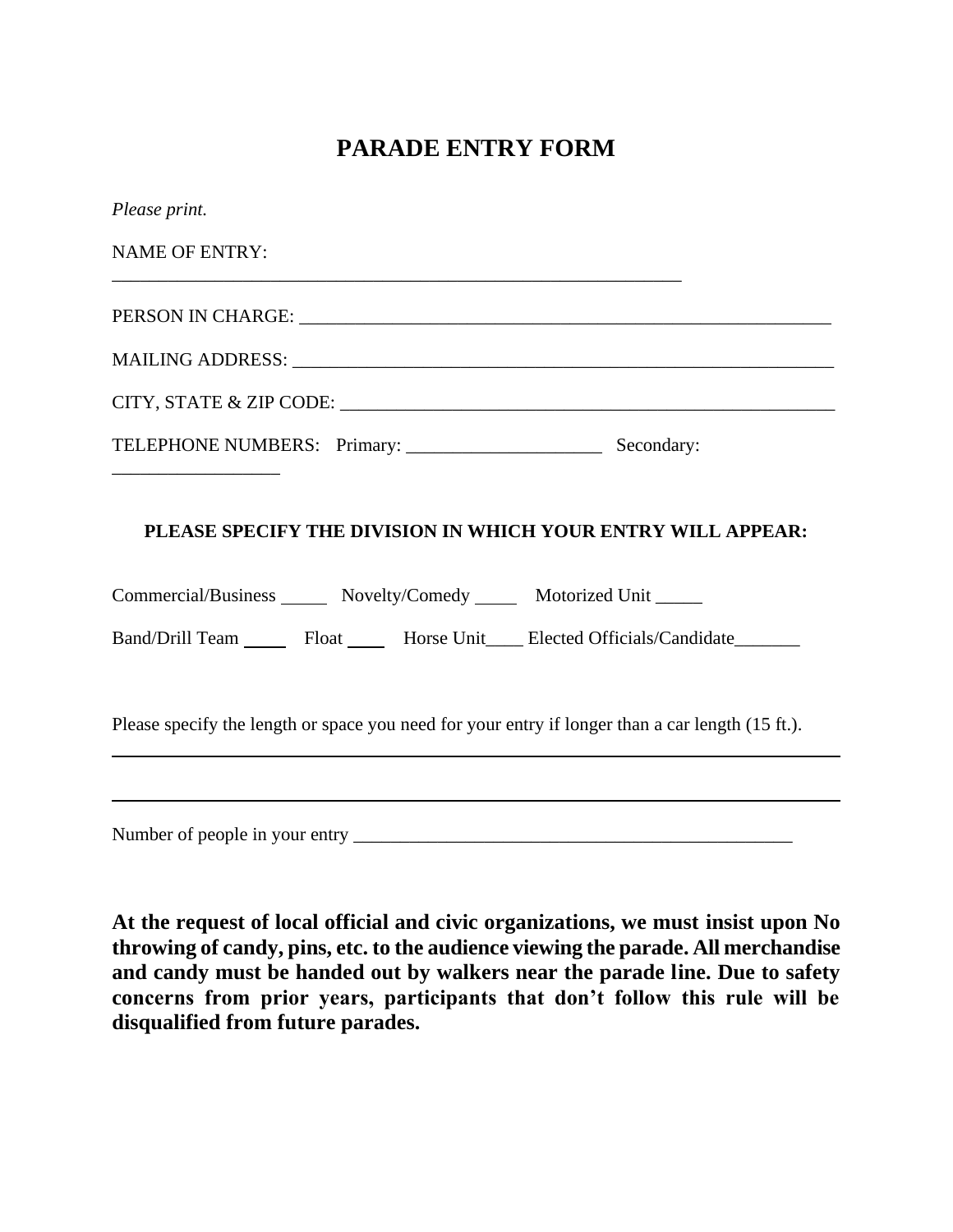### **PARADE ENTRY DESCRIPTION**

Please give complete description of your entry in the parade.

COMPLETE INFORMATION IS NEEDED IN ORDER THAT YOUR ENTRY WILL RECEIVE PROPER RECOGNITION FOR P.A. ANNOUNCEMENTS ALONG THE PARADE ROUTE.

IMPORTANT INFORMATION ABOUT ENTRY THAT YOU WOULD LIKE SAID BY THE EMCEE ABOUT YOUR ENTRY IN THE PARADE: